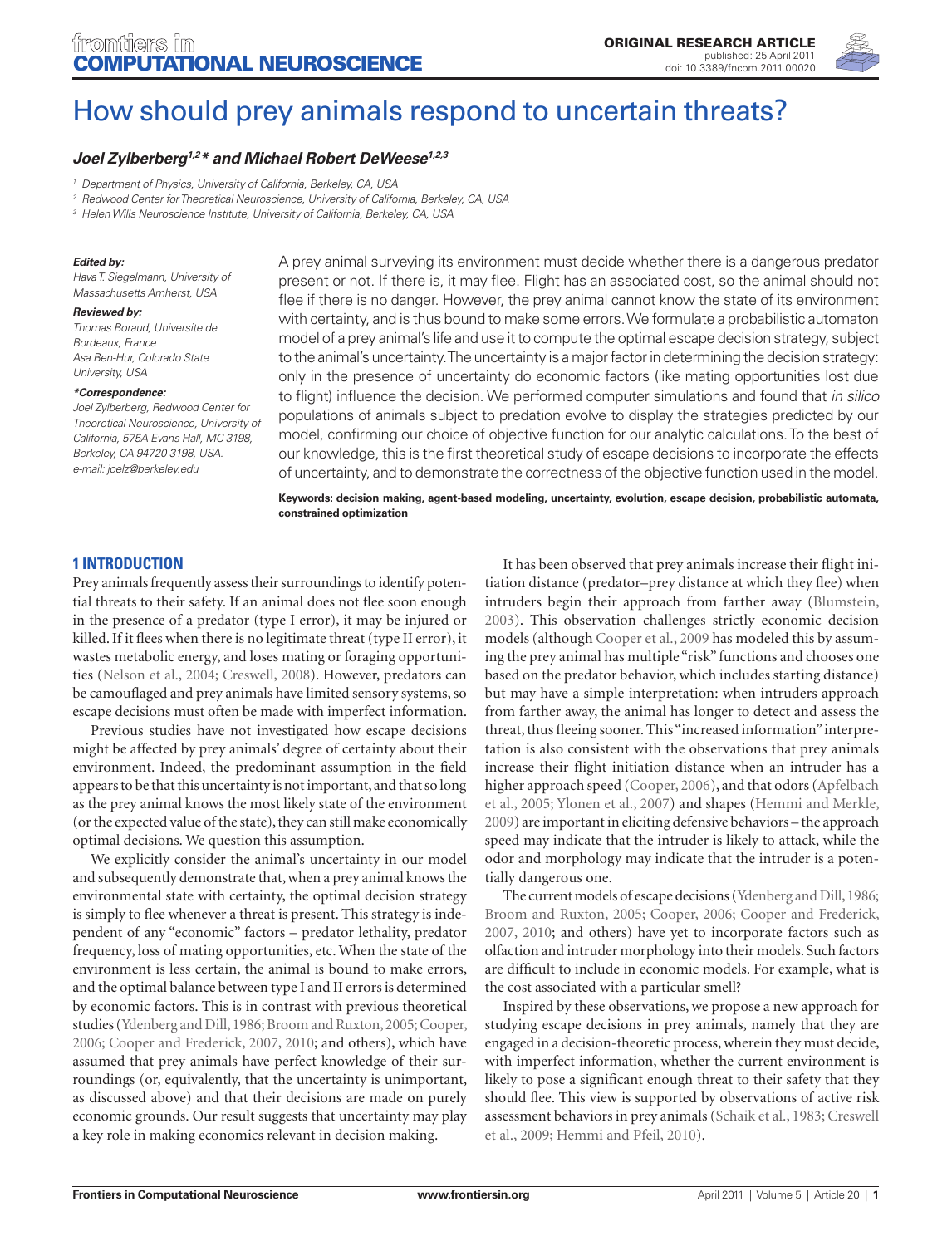Sih (1992) has studied the decision to re-emerge from a burrow after flight, when the animal does not know if the predator is still present. Sih's work is the closest in spirit to the current study, but it does not address how the initial escape decision is affected by uncertainty. No previous study satisfactorily addresses the issue of determining what objective function, when maximized, accurately predicts the escape decision strategy that is selected by evolution.

We demonstrate through computer simulation that animals subject to predation naturally evolve to display the strategy predicted by our model, confirming our choice of objective function.

# **2 Methods and Models**

# **2.1 Analytical calculations**

As a starting point, we will assume that the prey animal chooses the strategy *S* that maximizes its genetic contribution to subsequent generations (see Janetos and Cole, 1981; Parker and Smith, 1990 for criticism and discussion of optimality models), defined by the intrinsic rate of increase in prevalence of strategy *S* in the population (Hairston et al., 1970; Parker and Smith, 1990); *r*(*S*) = [*N*(*S*)<sup>−</sup><sup>1</sup> ] *dN*(*S*)/*dt*, where *N*(*S*) is the number of animals adopting strategy *S*, and *t* is time (note that we use the symbol *r* for the same quantity that Hairston et al., 1970 call *m*). Since the large *r* strategies grow more quickly in terms of number of adherents, the population should evolve toward the strategy that maximizes *r*. We later verify this assumption. We stress that our objective function is *rate of reproduction* and not "survival of the fittest." A genotype that leads to long-lived animals, who fail to reproduce, is unlikely to significantly increase in prevalence over time.

We formulate a probabilistic automaton (Rabin, 1963) model of the life of a prey animal (**Figure 1**) to compute *r*(*S*). The model operates in discrete time, thus we are using the approximation *r* = [*N*(*S*)<sup>−</sup><sup>1</sup> ]*dN*(*S*)/*dt* ≈ [*N*(*S*)<sup>−</sup><sup>1</sup> ]∆*N*(*S*)/∆*t*. In every time step, every

animal follows a complete path through the graph, beginning in the starting state ("start"), and ending either back at the start, or in death.

In each time step, the animal assesses a potential threat. For concreteness, we imagine the animal asking "Is that object likely to try to kill me?" Animals that do not flee from a real threat may be killed by a predator, while those that do flee, escape. Those animals that are not killed by predators may mate, and they may or may not die of causes other than predation.

We group potential threats into discrete "zones" in predatorprey distance; **Figure 1** illustrates an example with four such zones. The model can utilize continuous distances without affecting our conclusions. The object the animal assesses may or may not be a real threat – the animal does not have access to the ground truth. We explicitly incorporate this uncertainty by assigning probability  $p_i$  of correct threat detection in zone  $i$ , leading to flight, and probability  $q_i$  of a false positive in zone *i*, leading to flight;  $q_i$  and  $p_i$  are related by the receiver–operator-characteristic (ROC) curve  $[p_i = f_i(q_i);$  see **Figure** 2].

Qualitatively, our automaton model captures many features pertinent to real prey animals. Effects like periodicity of mating opportunities and threat frequency, maturation periods, learning during the lifetime of the animal (Hemmi and Merkle, 2009; Rao, 2010), and sexual reproduction (as opposed to asexual), are omitted in the interest of simplicity, but our automaton could be amended to incorporate these considerations. We have confirmed with a computer simulation that our results are unchanged when the animals undergo sexual, rather than asexual reproduction (results not shown).

**Figure 2** presents an example ROC curve, for the case in which the animal makes its choice based on a single, scalar parameter (the "score"). The problem of choosing an escape strategy amounts to



**Figure 1 | Probabilistic automaton model of the life cycle of a prey animal.**  At each time step, every animal begins in the state "start," and follows a complete path, ending either back at the start, or in death. Each arrow is labeled with the conditional probability that the given event occurs (die, survive, etc.), once the animal reaches the box at the tail of that arrow. The animal spots a potential threat in zone *i* with probability  $\delta_{\cdot \cdot}$  Four zones (groupings by predator– prey distance) are shown in the diagram. The threat is real with probability  $\alpha$ . If there is a threat the prey animal flees with probability  $\rho_{\vec{r}}$  Those animals that do not flee are killed with probability  $L_{\rho}$  while those that do flee always escape. The animals that neither flee nor die mate with probability *m*, producing *n* progeny.

The animals that do flee suffer a reduced mating rate of *m*(1 − *R*). In order to keep the population stable, some randomly selected animals are killed at the end of the time step with probability  $\sigma$ . The probability of any path is obtained by multiplying the conditional probabilities of each subsequent step. A sample path is illustrated by the dashed arrows in the diagram: The animal spots a potential threat in zone 3. This is not a real threat, but, with its imperfect information, the animal incorrectly decides to flee. It then mates, producing *n* progeny, which are added to the population for the next time step. The animal does not succumb to disease, starvation, or other non-predation-related causes of death, and lives on to the next time step. The probability of this path is  $\delta_3(1 - \alpha)q_jm(1 - R)(1 - \sigma)$ .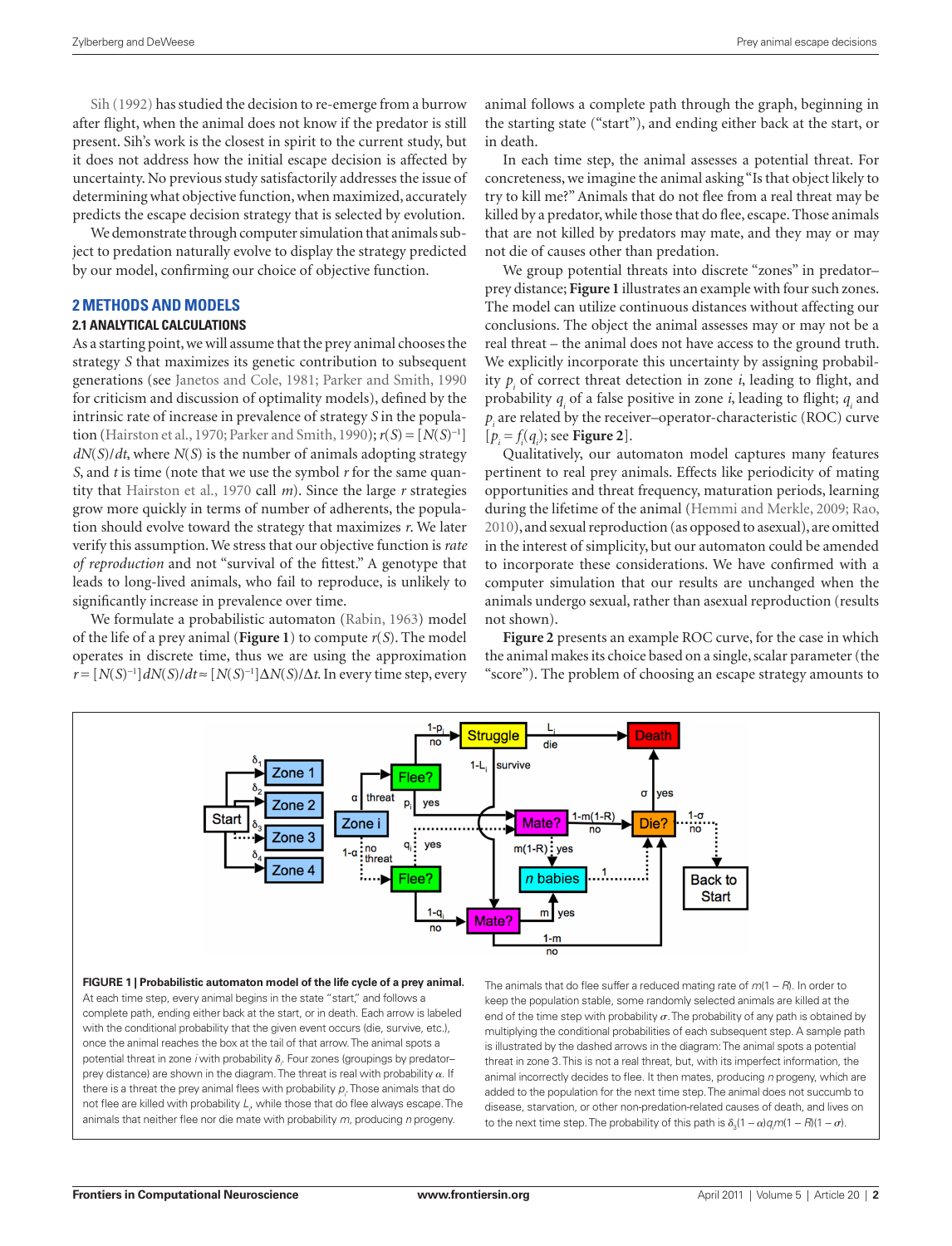choosing where on the ROC curve the decision rule should lie. It can be specified in each zone either by  $p_i$ ,  $q_i$ , or a threshold  $\tau$ <sub>i</sub> (see **Figure 2**).

To simplify our notation, we first define the variables *a*,*b*,*c* to be the probabilities, in a given time step, of being killed by a predator, of not fleeing, and not being killed by a predator, and of fleeing, respectively. By tracing paths in **Figure 1**, we find that

$$
a = \sum_{i} \delta_{i} \alpha [1 - p_{i}] L_{i}
$$
  
\n
$$
b = \sum_{i} \delta_{i} (\alpha [1 - p_{i}] [1 - L_{i}] + [1 - \alpha] [1 - q_{i}])
$$
  
\n
$$
c = \sum_{i} \delta_{i} (\alpha p_{i} + [1 - \alpha] q_{i})
$$
  
\n
$$
1 = a + b + c
$$
  
\n
$$
1 = \sum_{i} \delta_{i}
$$
 (1)

where  $\alpha$  is the probability that a given object is actually a threat, and  $L<sub>i</sub>$  is the probability that failure to immediately flee a predator, initially in distance zone *i*, will be lethal.

The expectation value of the objective function (*r* = [*N*(*S*)<sup>−</sup><sup>1</sup> ]  $dN(S)/dt \approx [N(S)^{-1}] \Delta N(S)/\Delta t$  is given by multiplying the result of a given outcome by the probability of that outcome, and summing over all possible outcomes. These outcomes are as follows: animals that do not flee will mate with probability *m*, producing *n* progeny, while those that do flee will suffer a reduced mating rate *m*(1 − *R*), producing *n* progeny. Animals that die are removed from the population, thus the value of this outcome



is −1. Those animals that are not already killed by the predator die with probability  $\sigma$ , which again has a value −1. Thus, our expectation value is

$$
E[r({q_i})] \approx b({q_i})mn + c({q_i})mn[1-R] - a({q_i}) - \sigma(1 - a{q_i})
$$
  

$$
\approx [1 - a({q_i})]mn - c({q_i})Rmn - a({q_i}) - \sigma.
$$
  
(2)

The second line follows from the first since  $a + b + c = 1$ , and, since both  $\sigma$  and *a* are expected to be small, the product  $\sigma$ *a* can safely be ignored.

Since the animals in our model assess one potential threat per unit time, the size of the "time steps" in our model is fairly short (seconds, or possibly minutes). In the real-world, we expect that actual threats are relatively uncommon (for example, the probability of encountering a real threat in any given short time period is small):  $\alpha$  should be a relatively small quantity. Thus,  $a$  is small for real prey animals. Furthermore, since the time steps are fairly short, the probability  $\sigma$  of dying from starvation or disease in any time step is quite small. Thus, our  $\sigma a \ll 1$  approximation (above) is reasonable.

The anticipated escape response threshold maximizes the expectation value of the objective function *E*[*r*({*qi* })], subject to the constraints  $p_i = f_i(q_i)$  imposed by the ROC curves for each zone.

In the standard fashion (Boas, 2006), we utilize the method of Lagrange multipliers by defining a Lagrange function  $\Omega = E[r] + \Sigma$  $\xi_i(p_i - f_i(q_i))$ . The set  $\{\xi_i\}$ , then, is then our set of (unknown) Lagrange multipliers, and we optimize by solving (for all *i*)

$$
\frac{\partial \Omega}{\partial p_i} = \frac{\partial E[r(\lbrace q_i \rbrace)]}{\partial p_i} + \xi_i = 0
$$
  

$$
\frac{\partial \Omega}{\partial q_i} = \frac{\partial E[r(\lbrace q_i \rbrace)]}{\partial q_i} - \xi f_i(q_i) = 0
$$
  

$$
\frac{\partial \Omega}{\partial \xi_i} = p_i - f_i(q_i) = 0.
$$
 (3)

The last of these equations enforces the constraint. The first two equations yield

$$
\xi_i = -\alpha L_i[1 + mn] + \alpha Rmn
$$
  
\n
$$
\xi_i f_i^{\dagger}(q_i) = -Rmn[1 - \alpha].
$$
\n(4)

And the solution to our optimization problem is (for  $\xi \neq 0$ )

$$
f_i'(q_i) = \frac{Rmn[1-\alpha]}{\alpha\left(mn[L_i - R] + L_i\right)}
$$
  

$$
p_i = f_i(q_i).
$$
 (5)

Note that, were all of the threats in one distance zone, Eq. 5 still yields the optimal result. Thus, the globally optimal solution consists of making the locally optimal decision for each zone, as one might expect.

For an explicit computation of where the decision threshold should lie, we require information about the ROC curve. As an example, we assume that the score is distributed as  $g_i(z)$  danger) =  $\mathcal{N}(0,1)$ in the presence of danger in zone *i*, where  $\mathcal{N}(\mu, \Sigma)$  represents a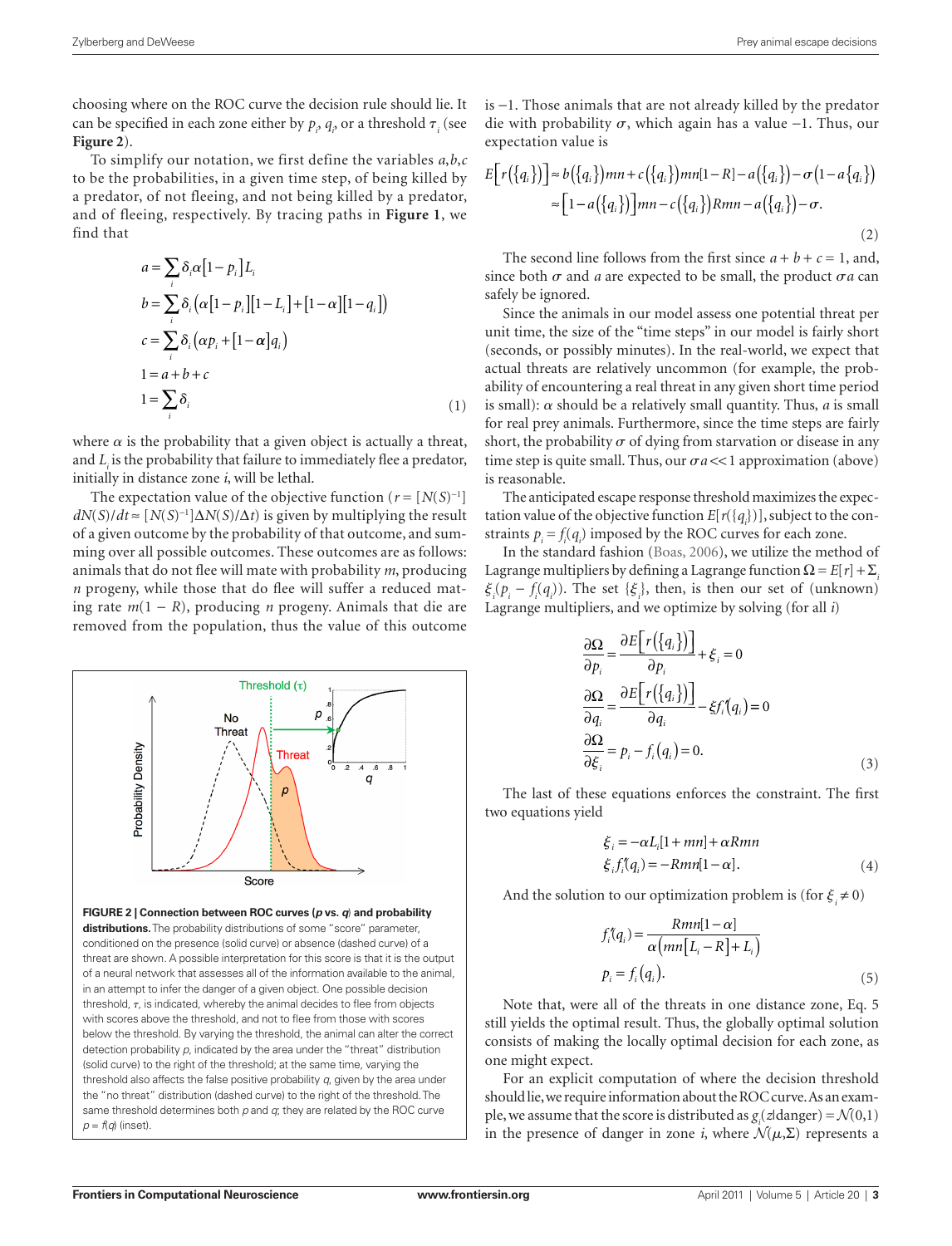Gaussian (or normal) distribution with mean  $\mu$  and SD  $\Sigma$ . Now let the distribution of scores in the absence of danger in zone *i* be  $g_i(z)$  modanger) =  $\mathcal{N}(\omega_i, 1)$  for some  $\omega_i < 0$ .

Note that, given a Gaussian-distributed variable *y* with arbitrary mean  $\mu$  and variance  $\Sigma$ , we can choose to operate on the variable  $x = (y - \mu)/\Sigma$ , which will be distributed as  $\mathcal{N}(0,1)$ . Thus, within the realm of Gaussian-distributed scores, we are losing no generality by considering  $g_i(z)$  danger) =  $\mathcal{N}(0,1)$ . Choosing the variance of "no threat" score distribution to be the same as that of the distribution conditioned on the presence of danger does entail a loss of generality, but it simplifies the analysis greatly and thus we do it for the purposes of this example. Given the distributions, we can define the values ( $p_{i}$ ,  $q_{i}$ ) as a function of the decision threshold  $\tau_{i}$ . Let the animal decide that it is in danger for  $z > \tau$ <sub>,</sub> and that it is not for  $z \leq \tau$ <sub>,</sub>. Then

$$
p_i = f_i\left(q_i\left(\tau_i\right)\right) = \int_{\tau_i}^{\infty} \frac{dz}{\sqrt{2\pi}} e^{-z^2/2}
$$

$$
q_i\left(\tau_i\right) = \int_{\tau_i}^{\infty} \frac{dz}{\sqrt{2\pi}} e^{-(z-\omega_i)^2/2}.
$$
(6)

We need the derivative  $f_i(q_i)$  to implement the results of our optimization calculation. Using the chain rule,

$$
f'_{i}(q_{i}(\tau_{i})) = \frac{dp_{i}}{d\tau_{i}} \frac{d\tau_{i}}{dq_{i}}
$$
  
= 
$$
\exp\left(\frac{\omega_{i}^{2} - 2\omega_{i}\tau_{i}}{2}\right).
$$
 (7)

Therefore, the optimal threshold for the *i*<sup>th</sup> zone is

$$
\tau_i = \frac{\omega_i}{2} - \frac{1}{\omega_i} \ln \left( \frac{Rmn(1-\alpha)}{\alpha \left[ mn(L_i - R) + L_i \right]} \right).
$$
\n(8)

It is clear that as  $|\omega_i|$  increases (more obvious threats and thus less uncertainty), the second term, which contains all of the economic factors about the environment, becomes less important in determining the decision threshold.

The decreasing importance of the "economic" term with increasing  $|\omega|$  is not true for all possible score distributions. We have demonstrated that this conclusion does apply to Gaussian distributions. Indeed, it also applies to any unimodal distribution in the exponential family  $g(z) \propto e^{-\lambda |z|^{\nu}}$  with even  $\nu \geq 2$ .

This can be seen by noting that, if the distribution of scores in the presence of a threat is  $g(z)$  threat)  $\propto e^{-\lambda |z|^p}$ , and in the absence of a threat is  $g(z \mid \text{no threat}) \propto e^{-\lambda |z - \omega|^{\nu}}$ , then the derivative of the ROC curve  $f'(q)$  is given by

$$
f'(q(\tau)) = \exp(\lambda |\tau|^{\nu} - \lambda |\tau - \omega|^{\nu})
$$
  

$$
\rightarrow \lambda^{-1} \ln[f'(q)] = |\tau|^{\nu} - |\tau - \omega|^{\nu}. \tag{9}
$$

Solving for  $\tau$  is hard for general  $\nu$ . Consider, for example the case where  $\tau \ge 0$  and  $\tau \ge \omega$ . Then we see that  $\lambda^{-1}\ln[f'(q)] = \tau^{\nu} - (\tau - \omega)^{\nu}$ . For  $\nu$  = 1, this yields no solution for  $\tau$  because the derivative of the ROC curve is independent of  $\tau$ . This is peculiar to the exponential distribution, which is a pathological case in this sense.

For even  $\nu$ , with no restrictions on  $\tau$ , we see that  $\lambda^{-1} \ln[f'(q)] = \tau^{\nu} - (\tau - \omega)^{\nu}$  (the absolute value signs disappear for even v). Expanding  $(\tau - \omega)^{\nu}$  using binomial theorem, we find

that  $\lambda^{-1} \ln[f'(q)] = \tau^{\nu} - \tau^{\nu} - \sum_{j=1}^{\nu} {(\gamma) \tau^{\nu-j}} (-\omega)^j$ . Now, the  $\tau^{\nu}$  terms cancel, and we can divide through by one power of  $\omega$ , yielding  $\lambda^{-1}\omega^{-1}\ln[f'(q)] = \sum_{j=1}^{\nu} {(\nu) \tau^{\nu-j}}(-\omega)^{j-1}$ . As in the Gaussian ( $\nu = 2$ ) case, we see that increasing  $|\omega|$  de-weights the economic  $f'(q)$  term.

Thus, we can be assured that the decreasing importance of the economic term with increasing  $|\omega|$  is true for all unimodal exponential distributions of the form  $g(z) \propto e^{-\lambda |z|^p}$  with even  $\nu \geq 2$ . For  $\nu$  > 1 and values of  $\nu$  that are not even integers, there are some regimes in which the leading-order terms in  $\tau$  still cancel, however it is difficult to prove that our result holds in the most general case.

We note that, while it simplified our automaton model and our notation, nowhere was it necessary to assume that the danger occurs in discrete zones in distance. One could instead utilize a continuous distance measure by considering an infinitely large set of possible values of *i*, with each one corresponding to a particular point in space.

## **2.2 Simulation Experiments**

To verify that our objective function is the one selected for by natural evolution, we perform a computer simulation of a population of prey animals subject to predation.

Our simulation contains a population of animals whose life cycles are described by the probabilistic automaton model (**Figure 1**). At each time step of the simulation, the animals are considered oneby-one. A pseudo-random number generator determines whether a prey animal will see a real threat (with probability  $\alpha$ ) or not. The threats are all in the same distance zone, since this simplifies the simulation, and we have shown that the optimal solution for many zones is to use the locally optimal solution in each separate zone (Eq. 5).

The animal is then presented with a "score" variable, with which it makes its decision. As in our analytic example, the scores are randomly drawn from the  $\mathcal{N}(0,1)$  distribution if the threat is real, or from the  $\mathcal{N}(\omega,1)$  distribution if the threat is fake. If the "score" is above the animal's threshold, it chooses to flee. Otherwise it does not. The determination of which animals get to mate, or get killed by a predator is also done with a pseudo-random number generator, and follows the description in **Figure 1**.

Those animals that do mate produce *n* progeny. Each offspring has a decision threshold that is equal to its parent's, plus Gaussian noise of mean zero and fixed (small) SD. This variation allows the population to explore the strategy space. The population in our simulation thus has the two key features (heritability, and variability) that allow for evolution.

At the end of every time step, the population is trimmed so that it does not get too large. This is done by killing random individuals, thus inducing no selection pressure. This is represented by the value  $\sigma$  in our automaton model.

We initialize the simulation with a population of animals whose decision thresholds are drawn from a uniform distribution.

## **3 Results and Discussion**

## **3.1 The optimal decision strategy depends on the environment and varies with the animal's uncertainty about the state of the environment**

The strategy that maximizes the expectation value of *r*, subject to the  $p_i = f_i(q_i)$  constraints imposed by the ROC curves, is given by (for all zones *i*)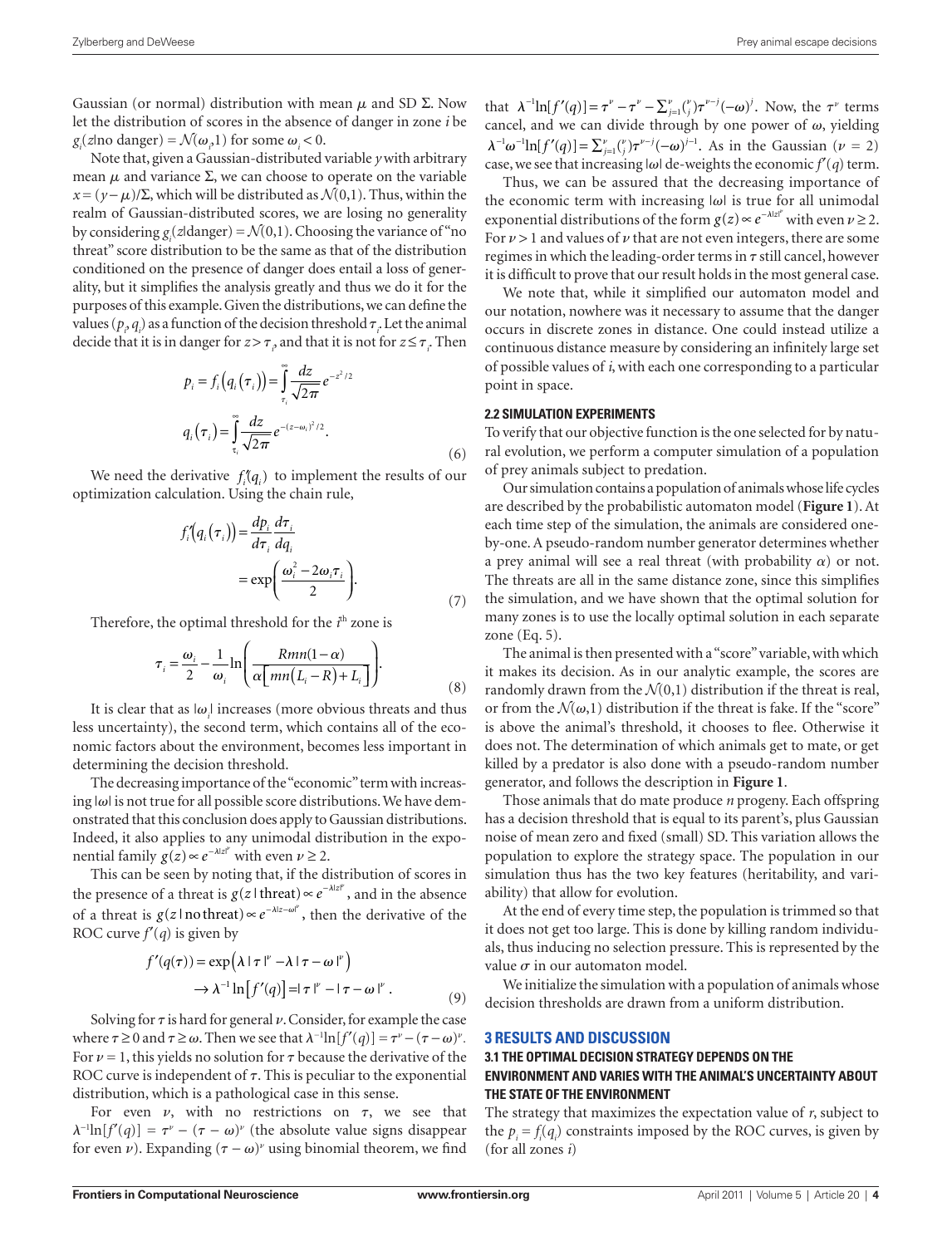$$
f_i'(q_i) = \frac{Rmn(1-\alpha)}{\alpha \left[ (L_i - R)mn + L_i \right]}.
$$
\n(10)

**Figure 2** shows that low thresholds yield small derivatives  $f_i(q_i)$  (for low thresholds, a small increase in  $\tau$  increases  $q$  much more than *p*), and *vice versa*. We observe that increased predator density and lethality leads to more timid prey animals (low  $\tau$ ), while increased reproductive flight cost *Rmn* leads to bolder ones.

To investigate the influence of uncertainty on the decision strategy, we consider a specific example: the decision is made based on a single "score" variable *z*, which is distributed as  $g_i$  (*z*|danger) =  $\mathcal{N}(0,1)$ in the presence of danger in zone *i*, where  $\mathcal{N}(a,b)$  is a Gaussian (or normal) distribution with mean *a* and SD *b*.

This score may be, for example, the output of a neural network that takes into account all of the information available to the animal, including information about the predator behavior, odor, morphology, etc. The use of a single score for the decision can be understood as a dimensionality reduction step: the highdimensional sensory data is reduced to a single scalar value, upon which the decision can be based. In the case of an animal with a "command neuron" (e.g., the Mauthner cell; Rock et al., 1981; Roberts, 1992; Zottoli and Faber, 2000; Korn and Faber, 2005), the score we refer to may be related to the membrane potential, which is a function of all the synaptic inputs to that cell from the sensory processing network.

Let the distribution of scores in the absence of danger in zone *i* be  $g_i$ (z|no danger) =  $\mathcal{N}(\omega_i)$  for some  $\omega_i$  < 0. The absolute value of  $\omega$ <sub>*i*</sub> defines the reliability of the information available to the animal: larger  $|\omega_{i}|$  implies more reliable information. Let the animal decide that it is in danger for  $z > \tau_{\rho}$  and that it is not in danger for  $z \leq \tau_{\rho}$ . The optimal threshold  $\tau$ <sub>*i*</sub> for zone *i* is

$$
\tau_i = \frac{\omega_i}{2} - \frac{1}{\omega_i} \ln \left[ f_i(q_i) \right],\tag{11}
$$

and  $f_i(q_i)$ , which incorporates all of the economic factors in the probabilistic automaton model, is given by Eq. 5.

For large  $|\omega_{i}$ , the dependence on the logarithmic term is small and, for  $f_i(q_i) > 0$  (which is true, for example, when  $L_i > R$  and  $\alpha \neq 1$ ), the threshold is  $\tau_i \approx \omega/2$ . This strategy resembles a maximum likelihood estimator (MLE), which, in this example, would be given by  $\tau_i = \omega/2$ . As  $|\omega_i|$  decreases, the economic factors become more important in determining the threshold  $\tau$ <sub>*i*</sub>. This conclusion (demonstrated in **Figure 3**) is independent of the details of our probabilistic automaton model. The specifics of the automaton determine the optimal  $f_i(q_i)$ , but Eq. 11 shows us that, independent of  $f_i(q_i)$ , the strategy still changes from maximum likelihood to economic cost reduction, as the amount of uncertainty in the information increases.

This result is true for Gaussian-distributed score variables, but is not true for all distributions. However, it is straightforward to prove that the result holds for all unimodal distributions in the exponential family  $g(z) \propto e^{-\lambda |z|^{v}}$  for even  $v \ge 2$ . According to the central limit theorem, most variables that are weighted averages of many random components are Gaussian-distributed. Thus, our conclusion is likely to be applicable to many real-world examples.



**Figure 3 | The importance of economic factors in decision making increases with rising uncertainty about the environment.** The departure of the optimal decision threshold ( $\tau$ ) from a MLE (described by  $\tau = \omega/2$ ) is shown as a function of  $\omega$  the displacement between the means of the score distributions for threats and non-threats. The result is shown for several different values of *f*′(*q*), which contains all the economic factors, and quantifies how bold (large values) or timid (small values) the strategy is (see text). For large  $|\omega|$ , threats are easily identified, and the strategies all converge to a maximum likelihood decision strategy: flee if and only if danger is more likely than not. As the uncertainty increases (small  $|\omega|$ ), the strategies diverge in a manner dictated by the economic factors.

## **3.2 An** *in silico* **population of prey animals evolves to display the decision strategy predicted by our analytical calculations**

To verify our choice of objective function, and the approximations made in our calculation, we performed a computer simulation of a population of prey animals subject to predation. Unlike previous work (Floreano and Keller, 2010), we did not define an objective function in our simulation: the animals in our simulation had no indication of what we thought they should be accomplishing with their escape strategy. They simply mated, died of predation, and were killed by non-predation-related causes. Those animals that did mate produced children whose escape thresholds were copies of the parent's threshold, with added Gaussian noise. We investigated how the evolutionarily favored escape response threshold varied as a function of the parameters of their life cycle, and various properties of their predators.

Some of the results of this experiment are shown in **Figure 4**. For the results in the scatter plot, the simulation was repeated many times. For each run of the simulation, the parameters  $(\alpha, L, m, n, R, \omega)$ were randomly selected from i.i.d. uniform distributions with the ranges specified in **Table 1**. The population average threshold was recorded after each time step, and the result shown on the plot is the average over the last  $10<sup>3</sup>$  time steps. This reduces the variance of the results that stems, in part, from the variance of the children with respect to their parents, and in part from the relatively small population ( $N = 2 \times 10^3$ ) that was used in the simulation. This variance is depicted in **Figure 4**.

The results of the simulation (**Figure 4**) demonstrate that a population of animals whose life cycle is well-described by the automaton model in **Figure 1** will naturally evolve to display the strategy defined in Eqs. 10 and 11. Much of the challenge in applying our method to real prey animals will be in accurately modeling their life cycle with a probabilistic automaton model.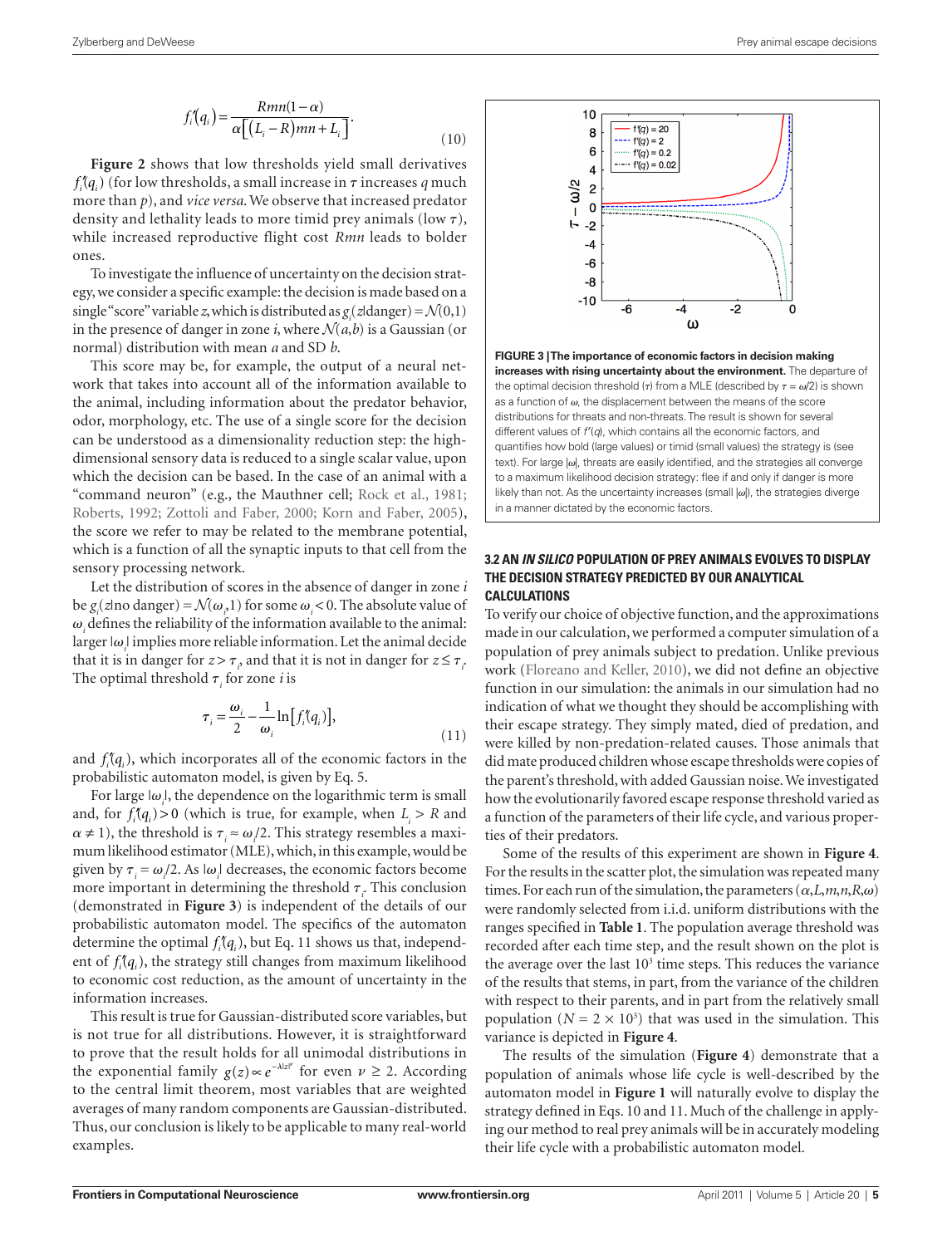

**Figure 4 | Computer simulation confirms that our objective function,**  *r* **=** *N*−**<sup>1</sup>** *dN***/***dt***, is indeed maximized by selection pressure. (A)**, Time evolution of the distribution of escape response thresholds across a population of simulated prey animals. The time (in units of time steps) at which the histogram was measured is indicated on each histogram. The population was initialized at time *t* = 0 with a uniform distribution of escape strategies. The model parameters for this simulation were  $(α, L, m, n, R, ω) = (0.15, 0.8, 0.02, 4, 0.5, -2.0)$ , and the threshold of each progeny was equal to that of its parent, plus Gaussian noise with mean 0 and SD 0.01. **(B)**, Average escape threshold across this

## simulated population asymptotes to the predicted value. The shaded region extends one SD above and below the average. At the end of this simulation, the population mean is −1.605 with SD 0.08, in good agreement with the theoretical value (Eq. 8) of −1.645. **(C)**, Repeating this simulation 50 times with randomly selected parameter values shows good agreement between the analytical prediction and simulation results across the full range of parameter values tested (**Table 1**). Population average thresholds (after 104 time steps) are plotted against the analytical prediction. The red line represents equality between the prediction and simulation.

### **Table 1 | Ranges of variables used in the simulation.**

| <b>Variable</b> | Range          |
|-----------------|----------------|
| $\alpha$        | [0.05, 0.6]    |
| $\perp$         | [0.5, 1.0]     |
| m               | [0.01, 0.5]    |
| $\sqrt{n}$      | [3, 8]         |
| $\overline{R}$  | [0.1, 0.7]     |
| $\omega$        | $[-7.0, -0.5]$ |

We stress that we made a specific choice of objective function for our analytic calculation, but that objective function was not available to the animals in our simulation. Had we made a different choice of objective function, our analytic calculations would have yielded different results, and those would necessarily not have been in agreement with the simulation results.

For example, choosing longevity as an objective function, one would choose the strategy that maximizes lifetime. Given the structure of our automaton model, that strategy is clearly to flee all of the time;  $\tau$  = −∞, regardless of the model parameters. That result is clearly in disagreement with our simulation results. Thus, we argue that the results of our simulation support our chosen objective function.

It has previously been conjectured (Cooper and Frederick, 2007) that, because the correct objective function is unknown, and prey animals have uncertain information about the environment, quantitative behavioral predictions are impossible. We have addressed both of these issues: the correct objective function, while hard to compute for real prey animals (much information is required to correctly estimate *r*), is known, and we have explicitly incorporated the effects of imperfect information into our decision model.

We conclude that, given sufficiently accurate and detailed (probabilistic) information about the life cycle of an animal, it may be possible (although difficult) to make quantitative behavioral predictions.

## **Discussion and Conclusion**

We have found that a prey animal's uncertainty about threats in its environment has a profound effect on the optimal escape strategy. Moreover, computer simulations of the evolution of populations of animals subject to predation demonstrate that the objective function we assumed for our analytic calculations is, indeed, optimized by selection pressure.

Interesting work has modeled the learning process in the presence of uncertainty, in the context of optimal decision making (Rao, 2010). Our results focus instead on instinctual responses, and do not explicitly incorporate learning over the lifetime of the animal. Clearly, in the real-world, both innate and learned behaviors are important. We leave the issue of combining these two response types for future work.

Whereas much previous work (Ydenberg and Dill, 1986; Blumstein, 2003; Broom and Ruxton, 2005; Cooper, 2006; Cooper and Frederick, 2007, 2010) has involved determining flight initiation distances, our model does not do so explicitly. In our model, the animal simply flees when the possibility of danger exceeds some threshold, the value of which is determined by the level of uncertainty, and, when that uncertainty is not small, by economic factors. However, we do have the ability to infer how such a strategy might vary when assessing threats at different distances.

We expect that nearby threats will be more conspicuous:  $|\omega|$ should be a decreasing function of distance. Thus, the economic factors are more important for potential threats at large distances compared to small. Consequently, those economic factors that